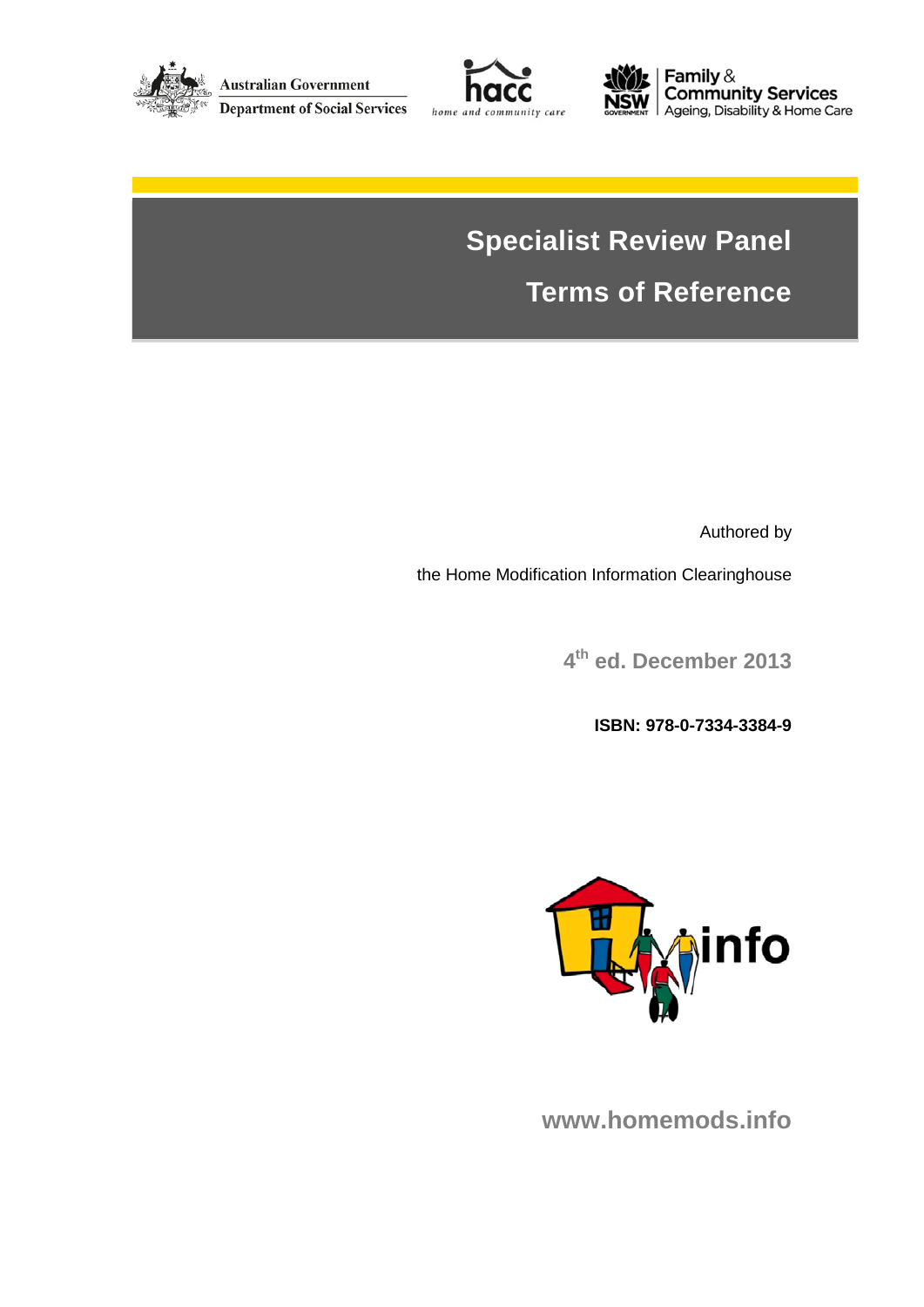#### **Publication History**

Version 1 authored by Lara Oram, published July 2003.

Version 2 authored by Lara Oram, edited by Lyndal Millikan, published July 2006. Version 3 authored by Lara Oram, edited by Lyndal Millikan, published July 2011.

#### **Acknowledgements**

This material has been published by the Home Modification Information Clearinghouse within the City Futures Research Centre, Faculty of the Built Environment, University of New South Wales.

This material was produced with funding from the Australian Department of Social Services (DoSS), and Ageing, Disability & Home Care (ADHC), a part of the NSW Department of Family and Community Services (FACS).

#### **Liability Statement**

The Home Modification Information Clearinghouse team gives no warranty that the information or data supplied contain no errors. However, all care and diligence has been used in processing, analysing and extracting the information. The Home Modification Information Clearinghouse will not be liable for any loss or damage suffered upon the direct or indirect use of the information supplied in this document.

#### **Reproduction of Material**

Any table or material published in this document may be reproduced and published without further license, provided that due acknowledgement is made of this source. The preferred acknowledgment style is:

Home Modification Information Clearinghouse (2013). Specialist Review Panel Terms of Reference 4th ed*.* Sydney: Home Modification Information Clearinghouse, University of New South Wales. December [online]. Available from www.homemods.info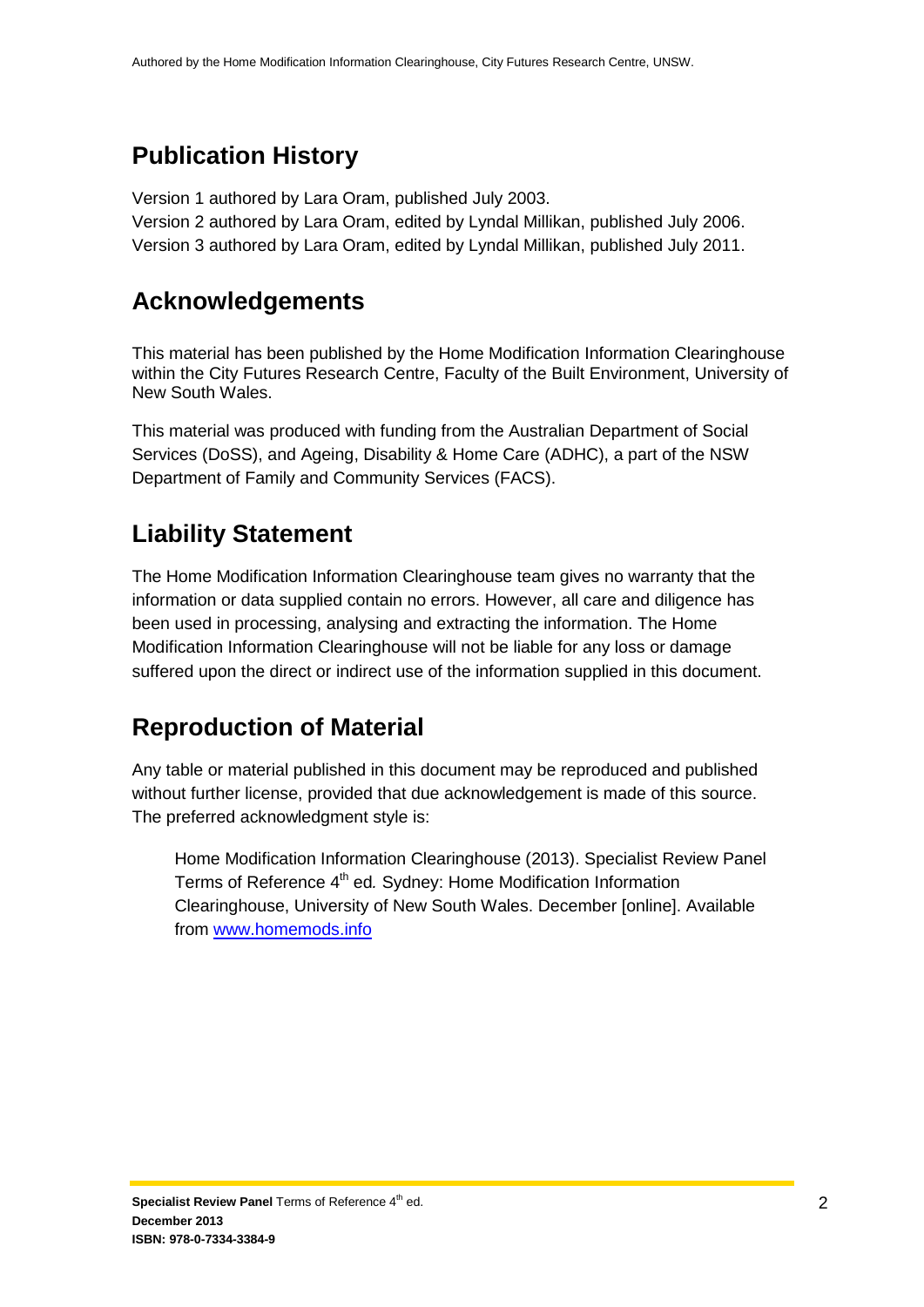## **Contents**

| <b>Introduction</b>         | 4 |  |
|-----------------------------|---|--|
| <b>Aims</b>                 | 4 |  |
| <b>Objectives</b>           | 5 |  |
| <b>Procedure</b>            | 5 |  |
| <b>Publication Audience</b> | 6 |  |

#### **Tables**

| Table 1 | Specialist Review Panel and Target Audience for HMinfo Document 7 |  |
|---------|-------------------------------------------------------------------|--|
|---------|-------------------------------------------------------------------|--|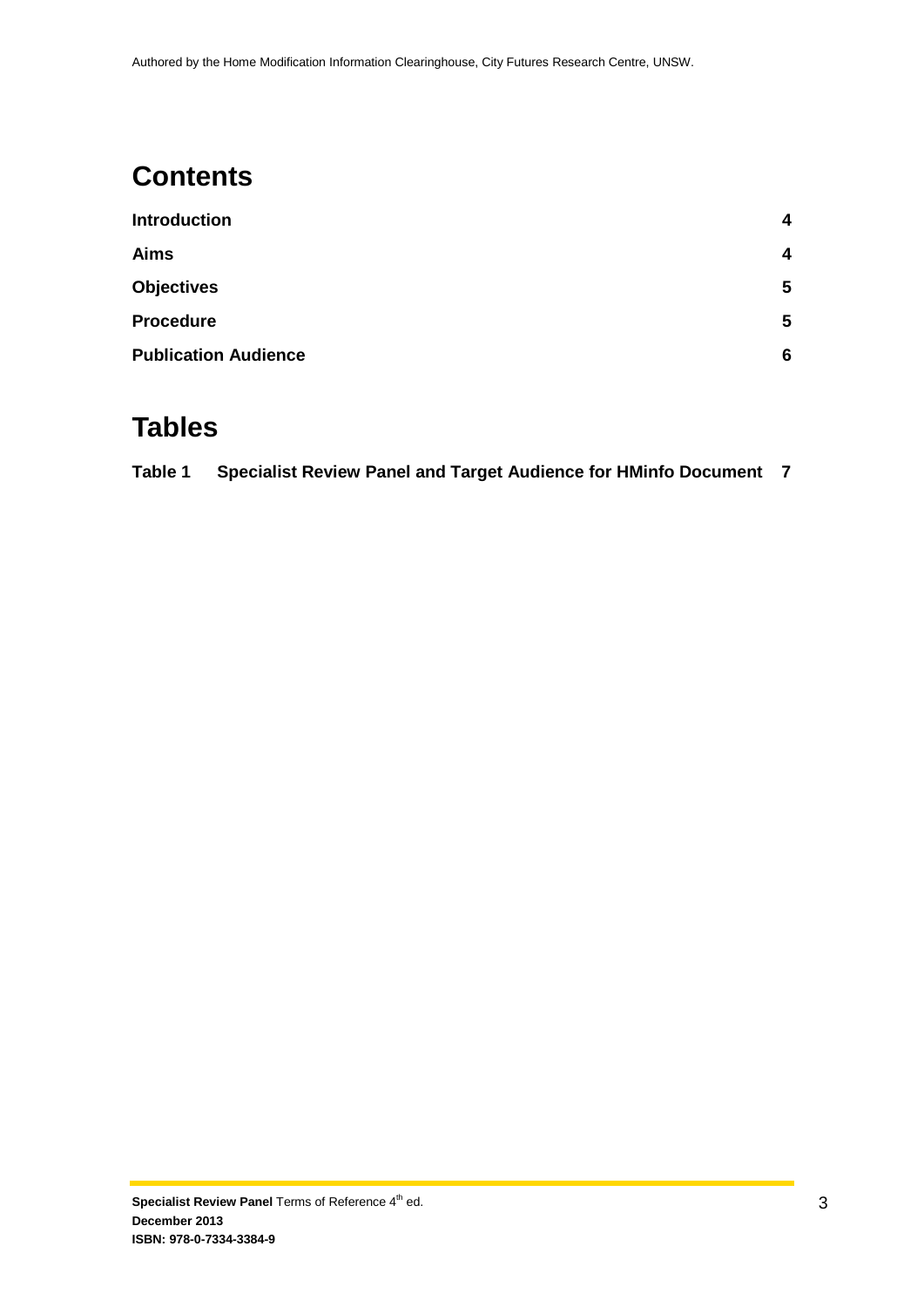## <span id="page-3-0"></span>**Introduction**

The Home Modification Information Clearinghouse (HMinfo) develops and publishes a wide range of research-based documents on issues relevant to home modification. These documents include:

- Occasional Papers;
- Summary Bulletins;
- Evidence Based Practice Reviews; and
- Consumer and Industry Factsheets and Checklists.

These documents are published on the HMinfo website [www.homemods.info,](http://www.homemods.info/) and are accessible to any site user.

Prior to the publication of these research documents, HMinfo have a policy of undertaking a review process. The reviews are performed by Specialist Review Panels, whose members provide their expertise and feedback on documents.

The Specialist Review Panels are comprised of three regular panels of four to seven members: the Consumer Panel, Industry Panel, and Research Panel. These panels provide specialist advice and represent the viewpoint of a wide range of stakeholders. Accordingly, panel membership aims to include members with various backgrounds and experiences. For example, the Consumer Panel may include representatives for people with vision or hearing impairment, intellectual disability, mobility impairment, neurological impairment and older people. Similarly, the Industry Panel should include occupational therapists, designers, architects, builders, and other industry-relevant trades people. At times, publications may require the co-opting of people with specific speciality or expertise as guest expert reviewers. These participants are not required to provide ongoing peer review as in the case of the regular Specialist Review Panel members.

# <span id="page-3-1"></span>**Aims**

The Specialist Review Panels provide HMinfo with the expertise for a comprehensive review process for their published documents. The review aims to fulfill the function of a traditional academic peer-review of HMinfo documents by researchers in the same field. However, the review also contributes the valuable knowledge of experts in other fields, including design, building and healthcare, as well as the experiences of people with a wide range of disabilities.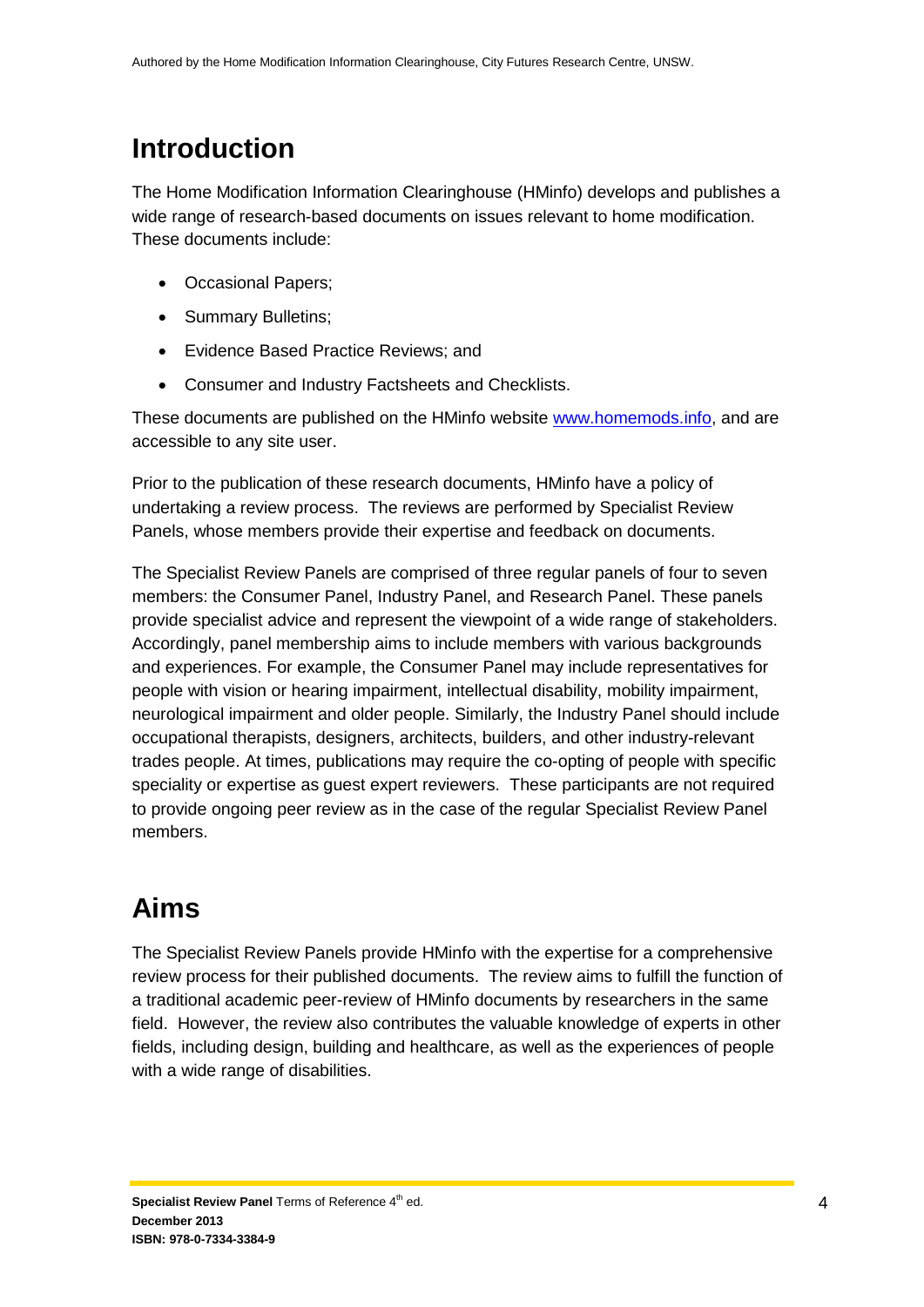# <span id="page-4-0"></span>**Objectives**

- To ensure that documents prepared by the HMinfo team and published on the HMinfo website are technically accurate, while maintaining the readability of documents, and relevance for target audience.
- To ensure the research on which the documents are based are academically rigorous.

## <span id="page-4-1"></span>**Procedure**

Prior to publishing an HMinfo document, a Specialist Review Panel will review and comment on the draft document. The process for sending a document for review is:

- Develop shortlist of potential reviewers from the [Specialist Review Panel list](http://www.homemods.info/about-us/specialist-review-panels) on the HMinfo website.
- Identify expert reviewers who are relevant to the particular document, and add to the shortlist.
- Send a letter to potential reviewers outlining:
	- details of research project and the document;
	- why they have been selected as a reviewer;
	- requirements for the review;
	- duration of the review (usually three weeks);
	- confidentiality and copyright of: all documents prior to their posting on the website, draft versions of documents, and review documents and feedback;
	- acknowledgement of the Specialist Review Panel in the final published document;
	- date to confirm their participation in the review;
	- how to obtain the [Feedback Form](http://www.homemods.info/publications-by-hminfo/administrative-publications/peer-review-feedback-form#main-content) on the HMinfo website.
- Email the PDF document and the Feedback Form as attachments, to each reviewer. The document can also be provided in alternative formats if required.

The Project Director and research assistants are available to answer queries regarding the documents under review. The anticipated response time for reviewers is three weeks (15 working days) from receipt of the document.

The HMinfo team collates and reviews the comments received from the Specialist Review Panel, with the document amended as required. The HMinfo Advisory Committee will review the modified document for final comments. It is the responsibility of the HMinfo team to ensure the consistency of each type of research-based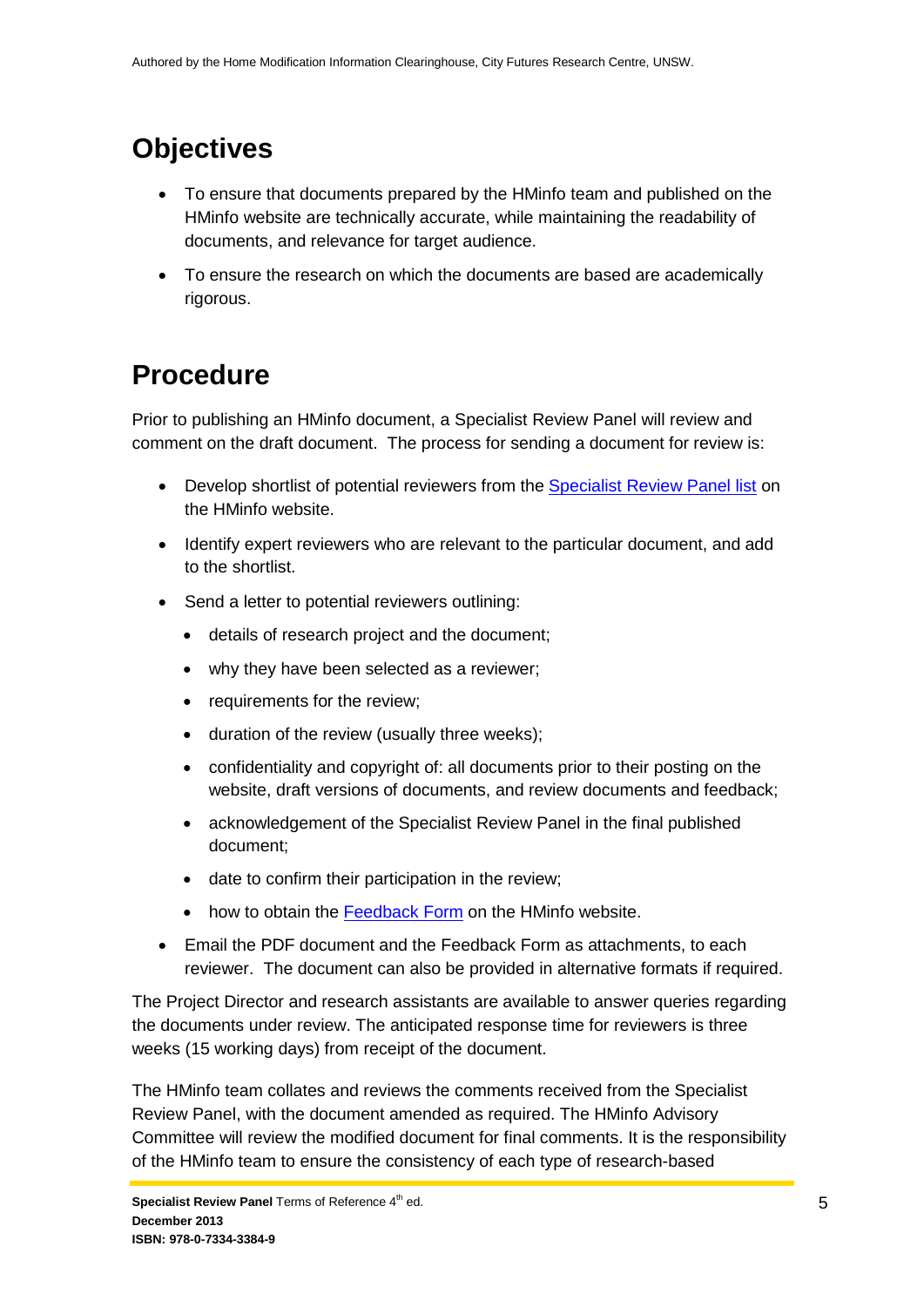document in their suite of publications. As such, decisions relating to final document presentation lie with the HMinfo team.

Each HMinfo publication includes an acknowledgement of the members of the Specialist Review Panel, in the front of the document and/or on the HMinfo website.

The inaugural term for membership of the Research Panel, Industry Panel, and Consumer Panel, is 18 months. Subsequent terms will be 12 month periods. Panel members who do not actively contribute (when requested) in a 12 month period may be asked to step down by the HMinfo Director.

## <span id="page-5-0"></span>**Publication Audience**

The different types of research-based documents that are published by HMinfo have some variation in their target audiences. The target audience has a direct influence on the writing of the document and on the composition of the Specialist Review Panel. The target audience and the relevant Specialist Review Panel for each document type are outlined in Table 1.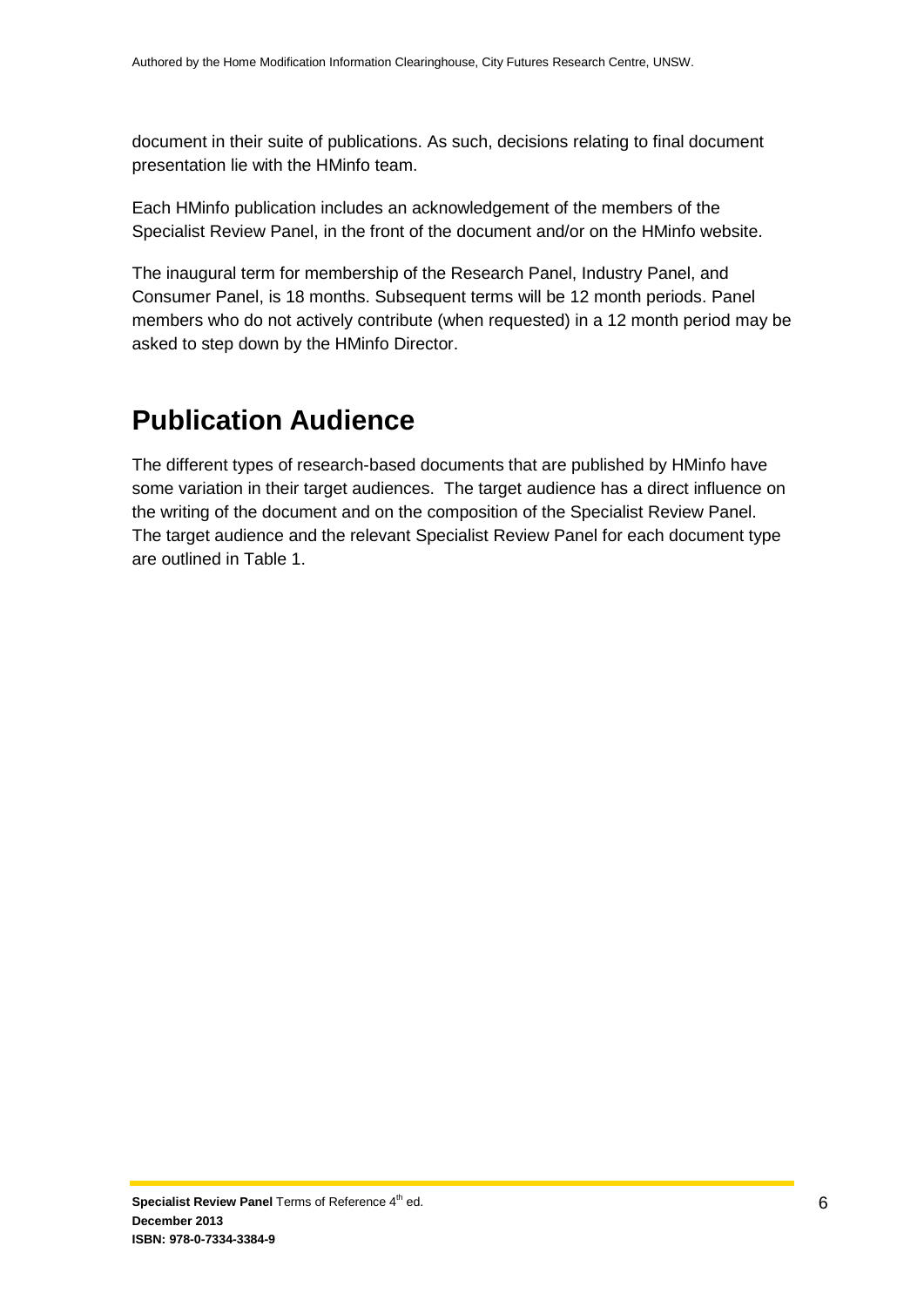|                                                               | <b>Document</b>                                                                                                                                                                                                                                                                                                                                                                                                                                                                                                                                                                                                                                                                         | <b>Target Audience</b>                                                                         | <b>Specialist Review Panel</b>                                                                                                                  |
|---------------------------------------------------------------|-----------------------------------------------------------------------------------------------------------------------------------------------------------------------------------------------------------------------------------------------------------------------------------------------------------------------------------------------------------------------------------------------------------------------------------------------------------------------------------------------------------------------------------------------------------------------------------------------------------------------------------------------------------------------------------------|------------------------------------------------------------------------------------------------|-------------------------------------------------------------------------------------------------------------------------------------------------|
| $\bullet$<br>$\bullet$<br>$\bullet$<br>$\bullet$<br>$\bullet$ | <b>Evidence Based Research / Systematic Reviews</b><br>Aims to support evidence based practice in the provision of home modification<br>and maintenance.<br>The reviews result from an extensive search of relevant literature including<br>academic research papers and industry publications.<br>The research question is defined and criteria for inclusion and exclusion of<br>documents are determined.<br>Critical review of the documents identified in the literature search is against<br>these criteria to optimize validity, reliability and identify commonalities in the<br>results.<br>Presentation of the review findings includes recommendations for best<br>practice. | Researchers, academics.<br>Professionals such as<br>occupational therapists and<br>architects. | <b>Research Panel</b><br><b>Industry Panel</b><br>$\bullet$<br><b>Consumer Panel</b><br>$\bullet$<br><b>Guest Expert Reviewers</b><br>$\bullet$ |
| $\bullet$<br>$\bullet$<br>$\bullet$<br>$\bullet$<br>$\bullet$ | <b>Industry Factsheets</b><br>Include guidelines for practice and a checklist.<br>The guidelines provide supplementary information for the checklist.<br>The authors assume that readers have a basic familiarity with regulatory<br>documents.<br>The publications provide technical information that supports the decision<br>making process in the design / redesign for home modification and<br>maintenance.<br>They do not provide an exhaustive list of building regulations but reference<br>relevant documents.                                                                                                                                                                | Architects, builders,<br>development approval<br>authorities, occupational<br>therapists.      | <b>Industry Panel</b><br>$\bullet$<br><b>Guest Expert Reviewers</b><br>$\bullet$                                                                |